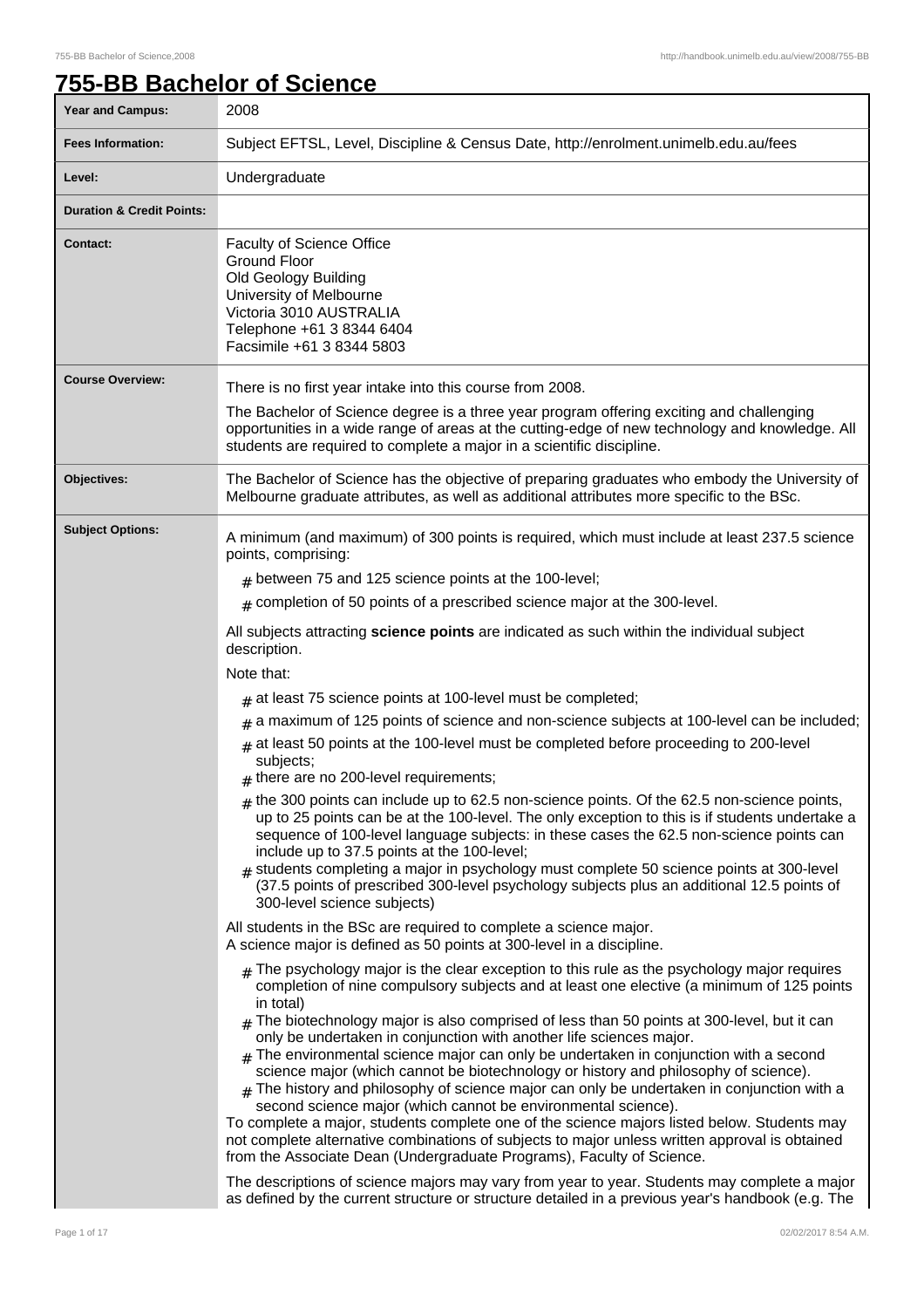2007 Undergraduate Studies Handbook) applicable to any year the student was enrolled in the course.

The following science majors are available to single degree BSc students:

- # **Anatomy**
- # **Atmosphere and Ocean Sciences**
- # **Biochemistry and Molecular Biology**
- # **Biotechnology**
- # **Botany**
- # **Cell Biology**
- # **Chemistry**
- # **Computer Science**
- # **Conservation and Australian Wildlife**
- # **Ecology**
- # **Environmental Science**
- # **Genetics**
- # **Geography**
- # **Geology**
- # **History and Philosophy of Science**
- # **Immunology**
- # **Marine Biology**
- # **Mathematics and Statistics**
- # **Microbiology**
- # **Neuroscience**
- # **Pathology**
- # **Pharmacology**
- # **Physics**
- # **Physiology**
- # **Psychology**
- # **Reproduction and Development**
- # **Vision Science**
- # **Zoology**
- **Anatomy major**

### Major study in **Anatomy**.

Completion of 50 points of study at 300-level.

Compulsory subjects: 516-304, 516-305, 516-308. Plus one of 516-302, 516-306, 516-307\*, 536-308. \*Research project must be related to anatomy.

| <b>Subject</b>                                   | <b>Study Period Commencement:</b> | <b>Credit</b><br>Points: |
|--------------------------------------------------|-----------------------------------|--------------------------|
| 516-304 Functional and Applied Anatomy           | Semester 2                        | 12.50                    |
| 516-305 Neuroscience: Systems & Higher Functions | Semester 2                        | 12.50                    |
| 516-308 Advanced Studies in Human Anatomy        | Semester 1                        | 12.50                    |
| 516-302 Developmental Biology                    | Semester 2                        | 12.50                    |
| 516-306 Developmental Neurobiology               | Semester 1                        | 12.50                    |
| 516-307 Research Project                         | Semester 1, Semester 2,<br>Summer | 12.50                    |
| 536-308 Physiology of Muscle & Exercise          | Semester 1                        | 12.50                    |

#### **Atmosphere and Ocean Sciences major**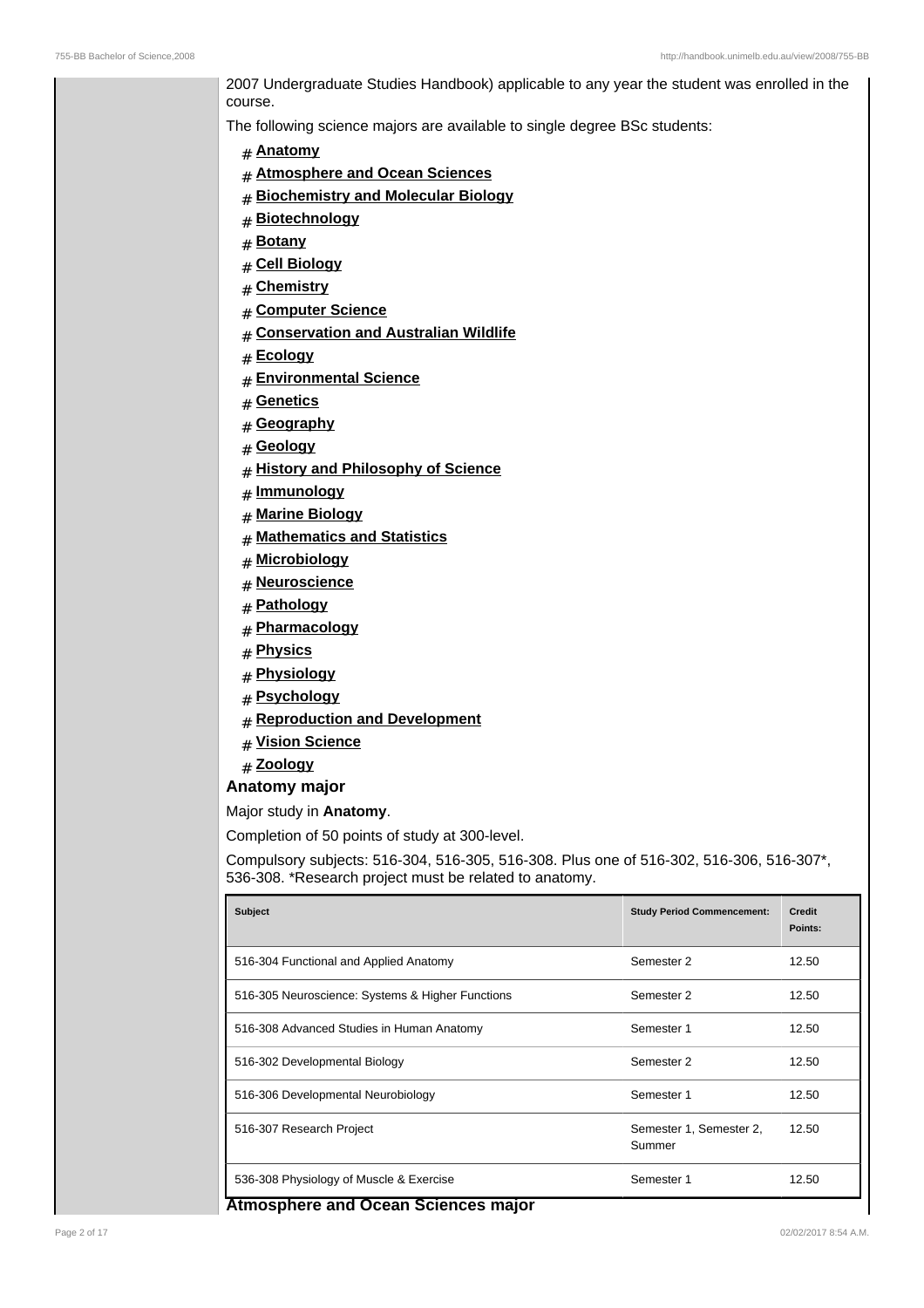### Major study in **Atmosphere and Ocean Sciences**.

Completion of 50 points of study at 300-level.

Compulsory subjects: 625-331 and 625-332.

| <b>Subject</b>                            | <b>Study Period Commencement:</b> | <b>Credit</b><br>Points: |
|-------------------------------------------|-----------------------------------|--------------------------|
| 625-331 Atmosphere-Ocean Interaction      |                                   | 25.000                   |
| 625-332 Climate: Mechanisms & Variability | 2                                 | 25.000                   |

### **Biochemistry and Molecular Biology major**

Major study in **Biochemistry and Molecular Biology**.

Completion of 50 points of study at 300-level.

Compulsory subject: one of 521-321 or 521-322.

Plus three of 521-301, 521-302, 521-303, 521-304, 521-305, 521-307.

| <b>Subject</b>                                  | <b>Study Period Commencement:</b> | <b>Credit</b><br>Points: |
|-------------------------------------------------|-----------------------------------|--------------------------|
| 521-321 Gene Technology & Protein Expression    | 1                                 | 12.500                   |
| 521-322 Protein Biochemistry and Proteomics     | $\overline{2}$                    | 12.500                   |
| 521-301 Protein Structure and Function          | Semester 2                        | 12.50                    |
| 521-302 Functional Genomics and Bioinformatics  | Semester 1                        | 12.50                    |
| 521-303 Molecular Aspects of Cell Biology       | Semester 1                        | 12.50                    |
| 521-304 Cell Signalling and Neurochemistry      | Semester 2                        | 12.50                    |
| 521-305 Biochemistry of Metabolism & Nutrition  | Semester 1                        | 12.50                    |
| 521-307 Biomolecular Structure & Bioinformatics | Not offered 2008                  | 12.50                    |

### **Biotechnology major**

#### Major study in **Biotechnology**.

Students may only complete this major in conjunction with another life sciences major selected from anatomy, biochemistry and molecular biology, botany, cell biology, chemistry, genetics, immunology, microbiology, neuroscience, pathology, pharmacology, physiology, reproduction and development or zoology.

Completion of 600-205 plus 37.5 points of study at 300-level in biotechnology.

Biotechnology subjects: 521-301, 521-302, 521-303, 521-307, 606-306, 606-309, 610-332, 610-333, 652-301, 652-302, 652-303, 652-305, 526-301, 526-302, 526-304, 531-303, 136-337. Biotechnology practical laboratory subjects: 521-321, 521-322, 610-399, 652-304, 652-306, 526-321, 526-324, 526-326, 526-327, 534-306, 516-302, 654-304. At least 25 points of the 37.5 points in the biotechnology major must be taken from a

department different from that responsible for teaching the student's other major. At least 25 points of the combined 87.5 points at 300-level for the biotechnology major and the student's other major must be practical laboratory subjects.

| <b>Subject</b>                                  | <b>Study Period Commencement:</b> | <b>Credit</b><br>Points: |
|-------------------------------------------------|-----------------------------------|--------------------------|
| 600-205 Biotechnology in Practice               | Semester 2                        | 12.50                    |
| 521-301 Protein Structure and Function          | Semester 2                        | 12.50                    |
| 521-302 Functional Genomics and Bioinformatics  | Semester 1                        | 12.50                    |
| 521-303 Molecular Aspects of Cell Biology       | Semester 1                        | 12.50                    |
| 521-307 Biomolecular Structure & Bioinformatics | Not offered 2008                  | 12.50                    |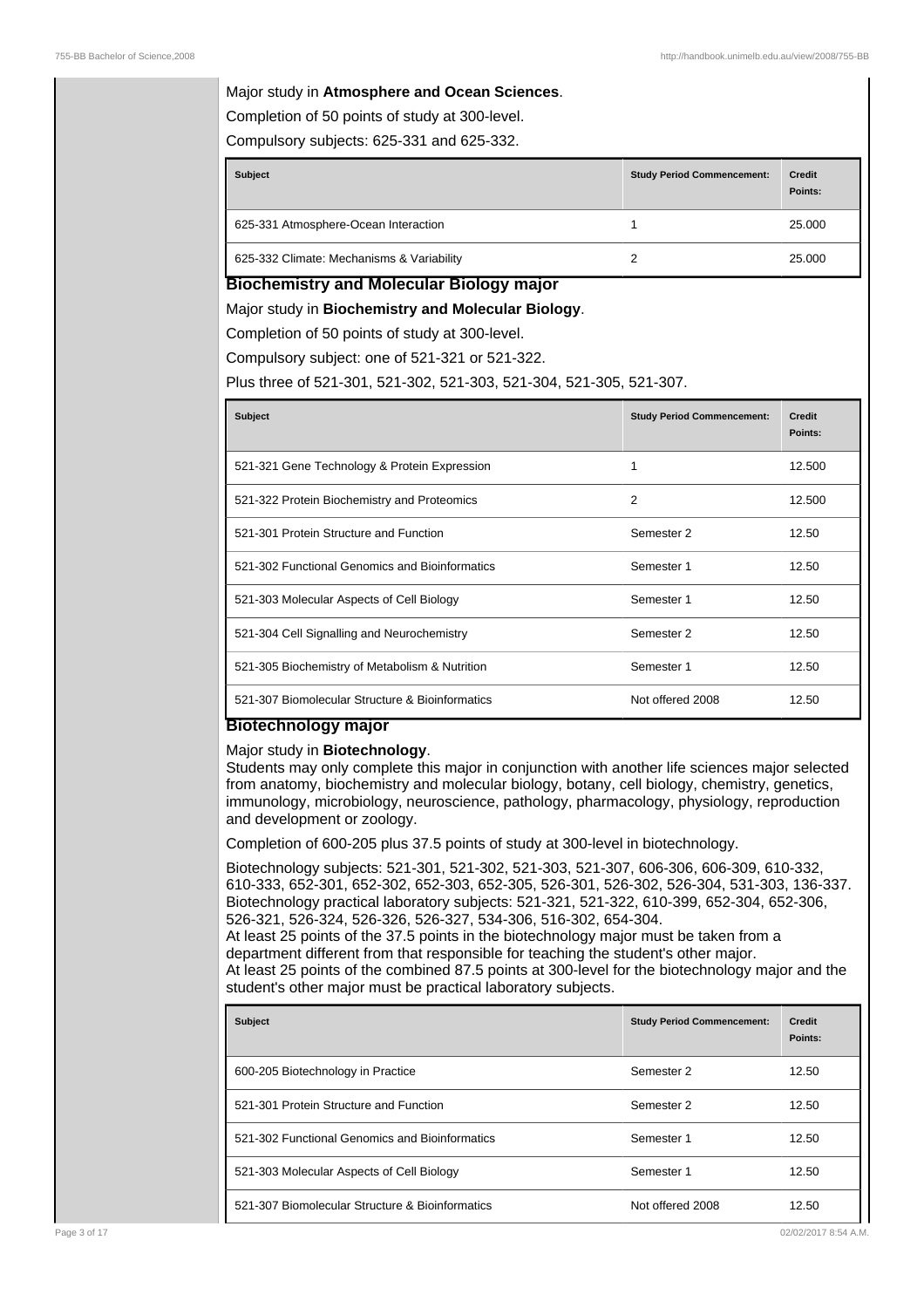| 606-306 Plant Molecular Biology & Biotechnology | Semester 2         | 12.50  |
|-------------------------------------------------|--------------------|--------|
| 606-309 Frontiers of Cell Biology               | Semester 1         | 12.50  |
| 610-332 Bio-organic Chemistry                   | Semester 1         | 12.50  |
| 610-333 Molecular Technology                    | Semester 2         | 12.50  |
| 652-301 Evolutionary Genetics and Genomics      | Semester 1         | 12.50  |
| 652-302 Genes: Organisation and Function        | Semester 1         | 12.50  |
| 652-303 Developmental and Cellular Genetics     | Semester 2         | 12.50  |
| 652-305 Human and Medical Genetics              | Semester 2         | 12.50  |
| 526-301 Microbial Cells and Genomes             | Semester 2         | 12.50  |
| 526-302 Microbial Biotechnology                 | Not Offered        |        |
| 526-304 Principles of Immunology                | Semester 1         | 12.50  |
| 531-303 Molecular/Genetic Basis of Disease-Lect | Semester 2         | 12.50  |
| 136-337 Biotechnology in Modern Society (Sci.3) | Semester 2         | 12.50  |
| 521-321 Gene Technology & Protein Expression    | 1                  | 12.500 |
| 521-322 Protein Biochemistry and Proteomics     | 2                  | 12.500 |
| 610-399 Chemical Research Project               | Semester 2, Summer | 12.50  |
| 652-304 Genetic Analysis                        | Semester 2         | 12.50  |
| 652-306 Experimental Genetics                   | 2                  | 12.500 |
| 526-321 Molecular Microbiology Techniques       | Semester 1         | 12.50  |
| 526-324 Immunological Techniques                | Semester 1         | 12.50  |
| 526-326 Projects: Immunology                    | Semester 2         | 12.50  |
| 526-327 Projects: Microbiology                  | Semester 2         | 12.50  |
| 534-306 Drug Discovery                          | Semester 2         | 12.50  |
| 516-302 Developmental Biology                   | Semester 2         | 12.50  |
| 654-304 Reproduction                            | Semester 2         | 12.50  |
| <b>Botany major</b>                             |                    |        |

# Major study in **Botany**.

Completion of 50 points of study at 300-level selected from 606-302, 606-303, 606-304, 606-305, 606-306, 606-309, 606-310, 121-306, 600-311\*, 600-312\*. \*Research project must be related to botany.

Students may only include one of 600-311 and 600-312 towards this major.

| <b>Subject</b>                                 | <b>Study Period Commencement:</b> | <b>Credit</b><br>Points: |
|------------------------------------------------|-----------------------------------|--------------------------|
| 606-302 Marine Botany                          | Semester 2                        | 12.50                    |
| 606-303 Plant Systematics and Evolution        | Semester 1                        | 12.50                    |
| 606-304 Environmental Plant Physiology         | Semester 1                        | 12.50                    |
| 606-305 Vegetation Management and Conservation | Semester 2                        | 12.50                    |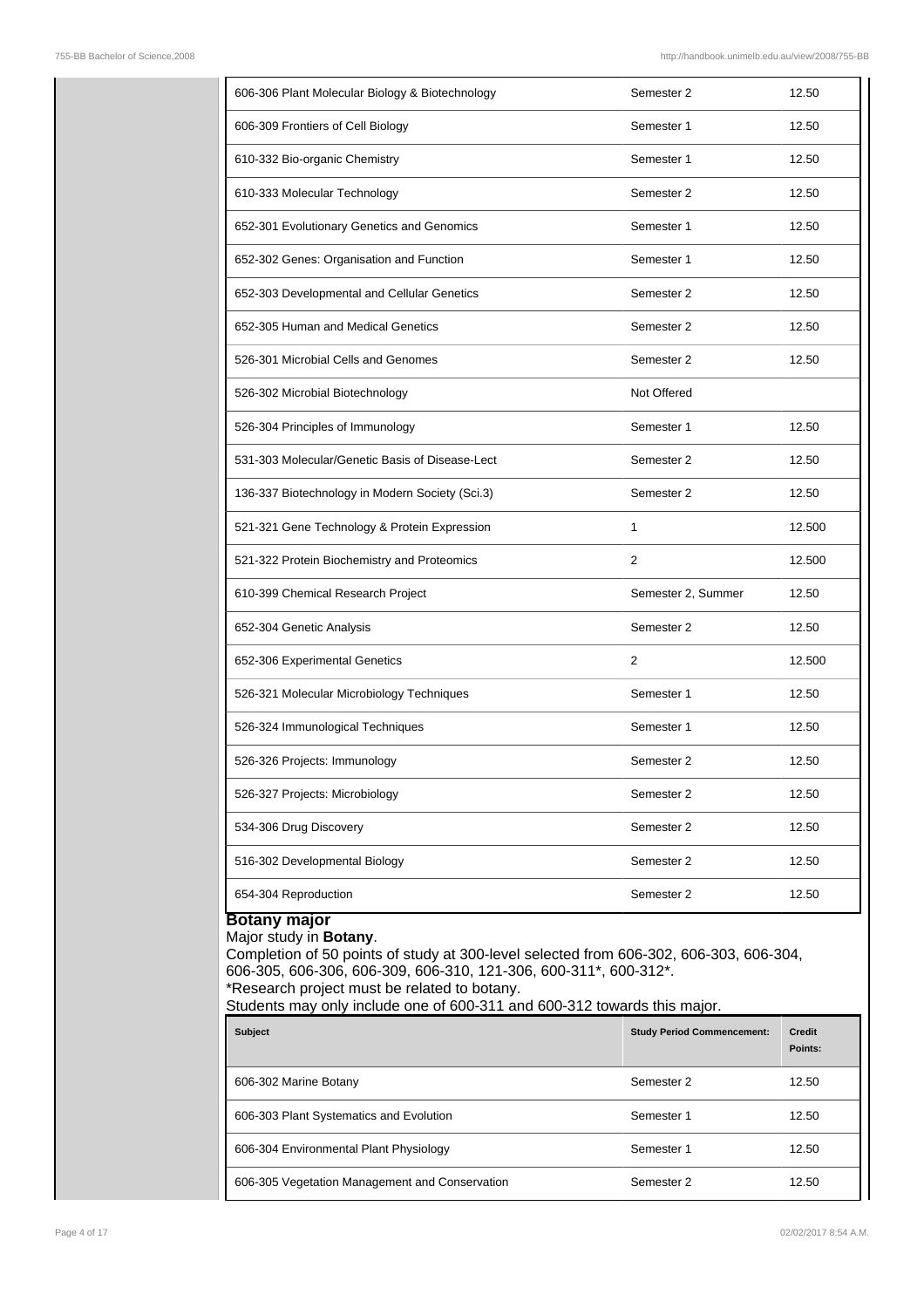| 606-306 Plant Molecular Biology & Biotechnology | Semester 2         | 12.50 |
|-------------------------------------------------|--------------------|-------|
| 606-309 Frontiers of Cell Biology               | Semester 1         | 12.50 |
| 606-310 Field Botany                            | Summer             | 12.50 |
| 121-306 Applied Ecology                         | Semester 2         | 12.50 |
| 600-311 Research Project A                      | Semester 1         | 12.50 |
| 600-312 Research Project B                      | Semester 2, Summer | 12.50 |

#### **Cell Biology major** Major study in **Cell Biology**.

Completion of 50 points of study at 300-level selected from 516-302, 516-306, 521-303, 606-306, 606-309, 652-303, 516-307\*, 600-311\*, 600-312\*. \*Research project must be related to cell biology.

Students may only include one of 516-307, 600-311 and 600-312 towards this major.

| <b>Subject</b>                                  | <b>Study Period Commencement:</b> | Credit<br>Points: |
|-------------------------------------------------|-----------------------------------|-------------------|
| 516-302 Developmental Biology                   | Semester 2                        | 12.50             |
| 516-306 Developmental Neurobiology              | Semester 1                        | 12.50             |
| 521-303 Molecular Aspects of Cell Biology       | Semester 1                        | 12.50             |
| 606-306 Plant Molecular Biology & Biotechnology | Semester 2                        | 12.50             |
| 606-309 Frontiers of Cell Biology               | Semester 1                        | 12.50             |
| 652-303 Developmental and Cellular Genetics     | Semester 2                        | 12.50             |
| 516-307 Research Project                        | Semester 1, Semester 2,<br>Summer | 12.50             |
| 600-311 Research Project A                      | Semester 1                        | 12.50             |
| 600-312 Research Project B                      | Semester 2, Summer                | 12.50             |

### **Chemistry major**

### Major study in **Chemistry**.

Completion of 50 points of study at 300-level.

50 points selected from 300-level chemistry subjects and including a minimum of two of the following core branches of chemistry (List A) plus a minimum of one of the following key chemistry subjects (List B) - noting that some combinations from List A and List B are mutually exclusive.

LIST A (core branches of chemistry) - choose a minimum of two branches:

- $#$  Physical chemistry: Either 610-310 or both of 610-311 and 610-315
- $#$  Organic chemistry: Either 610-320 or both of 610-321 and 610-325
- $_{\rm \#}$  Inorganic chemistry: Either 610-340 or both of 610-341 and 610-345
- $#$  Analytical and environmental chemistry: 610-360

LIST B (key chemistry subjects) - choose a minimum of one of 610-310, 610-311, 610-320, 610-321, 610-340, 610-341, 610-360.

| <b>Subject</b>                           | <b>Study Period Commencement:</b> | Credit<br>Points: |
|------------------------------------------|-----------------------------------|-------------------|
| 610-311 Physical Chemistry IIIB          | Semester 1                        | 12.50             |
| 610-315 Physical Chemistry Practical III | Semester 1                        | 6.25              |
| 610-310 Physical Chemistry IIIA          | Semester 1                        | 12.50             |
| 610-321 Organic Chemistry IIIB           | Semester 2                        | 12.50             |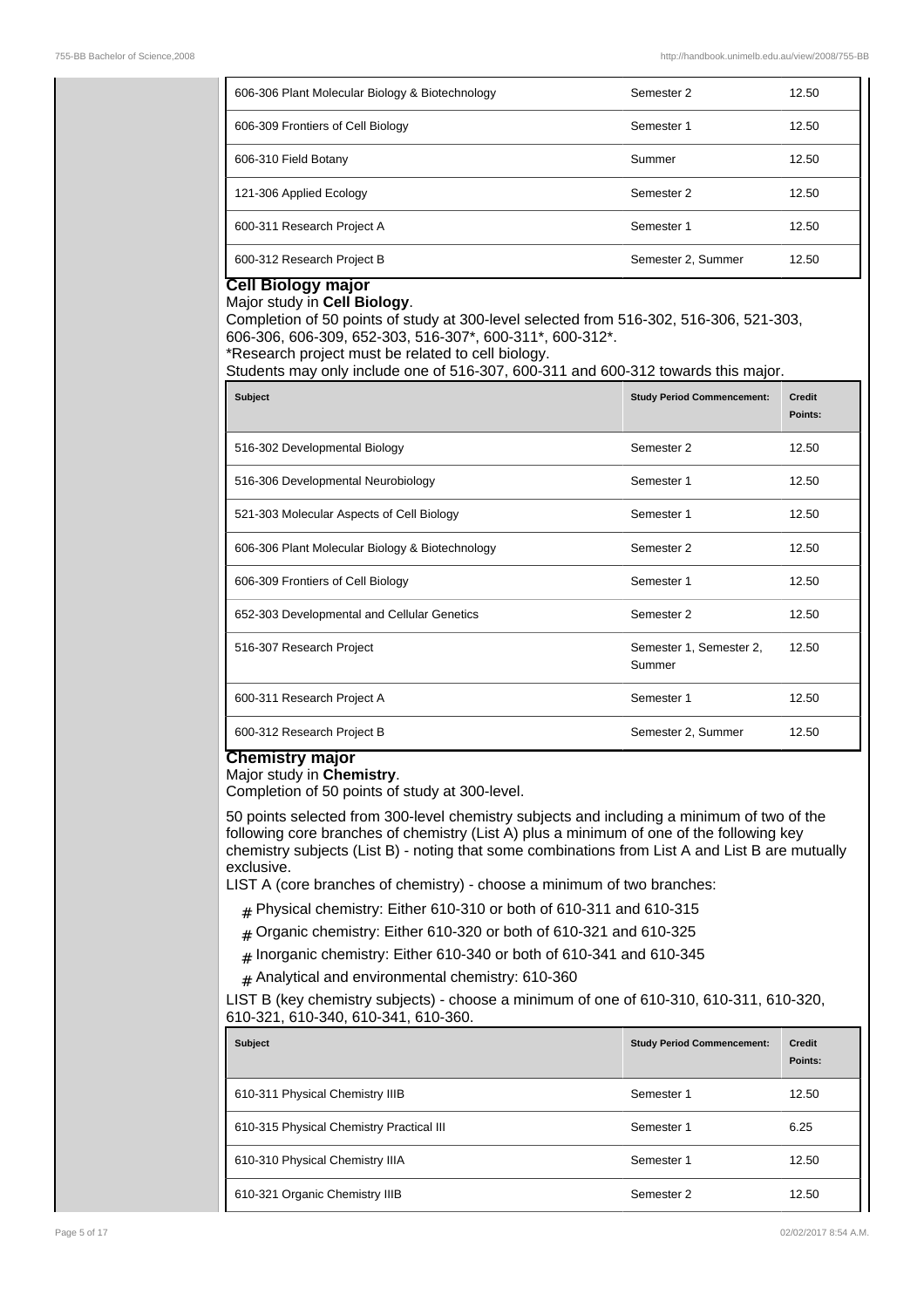| 610-320 Organic Chemistry IIIA               | Semester 2 | 12.50 |
|----------------------------------------------|------------|-------|
| 610-325 Organic Chemistry Practical III      | Semester 2 | 6.25  |
| 610-341 Inorganic Chemistry IIIB             | Semester 1 | 12.50 |
| 610-345 Inorganic Chemistry Practical III    | Semester 1 | 6.25  |
| 610-340 Inorganic Chemistry IIIA             | Semester 1 | 12.50 |
| 610-360 Analytical & Environmental Chemistry | Semester 2 | 12.50 |
| 610-332 Bio-organic Chemistry                | Semester 1 | 12.50 |
| 610-333 Molecular Technology                 | Semester 2 | 12.50 |

# **Computer Science major**

### Major study in **Computer Science**.

Completion of 50 points of study at 300-level selected from 433-303, 433-313, 433-330, 433-332, 433-341, 433-351, 433-352, 433-353, 433-361, 433-371, 433-380.

Note: This science major is not available to students enrolled in the software engineering stream of the BE/BSc or the BE(IT)/BSc. These students will be required to complete a major in an alternative science discipline.

| <b>Subject</b>                                                                                                                                                                                                          | <b>Study Period Commencement:</b> | <b>Credit</b><br>Points: |
|-------------------------------------------------------------------------------------------------------------------------------------------------------------------------------------------------------------------------|-----------------------------------|--------------------------|
| 433-303 Artificial Intelligence                                                                                                                                                                                         | Semester 2                        | 12.50                    |
| 433-313 Computer Design                                                                                                                                                                                                 | Semester 2                        | 12.50                    |
| 433-330 Theory of Computation                                                                                                                                                                                           | Semester 1                        | 12.50                    |
| 433-332 Operating Systems                                                                                                                                                                                               | Semester 1                        | 12.50                    |
| 433-341 Software Engineering Process & Practice                                                                                                                                                                         | Semester 1                        | 12.50                    |
| 433-351 Database Systems                                                                                                                                                                                                | Semester 1                        | 12.50                    |
| 433-352 Data on the Web                                                                                                                                                                                                 | Semester 2                        | 12.50                    |
| 433-353 Networks and Communications                                                                                                                                                                                     | Semester 2                        | 12.50                    |
| 433-361 Programming Language Implementation                                                                                                                                                                             | Not offered 2008                  | 12.50                    |
| 433-371 Interactive System Design                                                                                                                                                                                       | Semester 2                        | 12.50                    |
| 433-380 Graphics and Computation                                                                                                                                                                                        | Semester 1                        | 12.50                    |
| <b>Conservation and Australian Wildlife major</b><br>Major study in Conservation and Australian Wildlife.<br>Completion of 50 points of study at 300-level.<br>Compulsory subjects: 606-310, 654-308, 654-309, 654-313. |                                   |                          |
| <b>Subject</b>                                                                                                                                                                                                          | <b>Study Period Commencement:</b> | <b>Credit</b><br>Points: |
| 606-310 Field Botany                                                                                                                                                                                                    | Summer                            | 12.50                    |
| 654-308 Conservation Biology                                                                                                                                                                                            | Semester 2                        | 12.50                    |
| 654-309 Field Biology of Australian Wildlife                                                                                                                                                                            | Semester 2                        | 12.50                    |
| 654-313 Ecology in Changing Environments                                                                                                                                                                                | Semester 1                        | 12.50                    |
| Ecology major                                                                                                                                                                                                           |                                   |                          |

Major study in **Ecology**.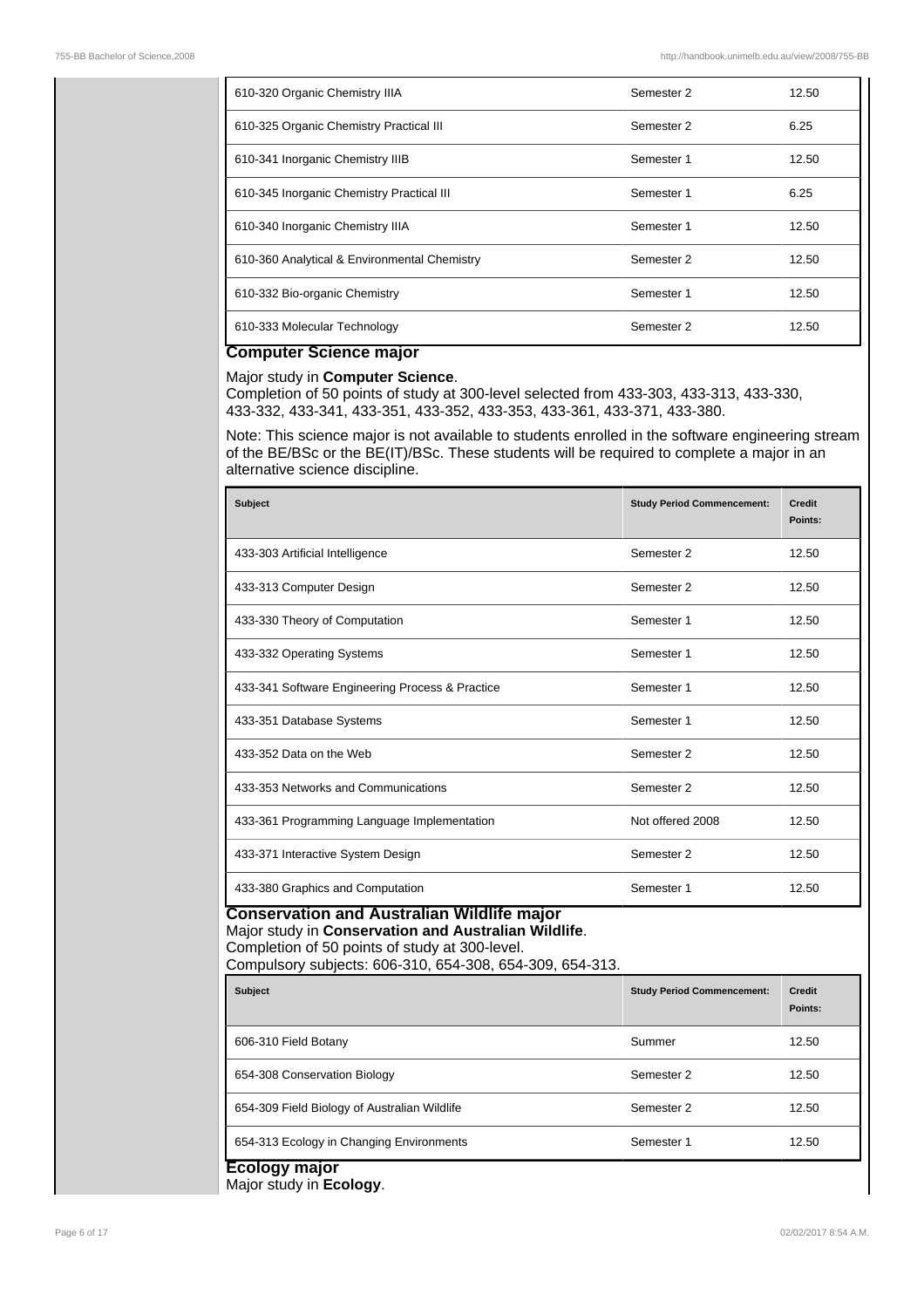Completion of 50 points of study at 300-level selected from 121-033, 121-306, 606-304, 654-302, 654-312, 654-313.

| <b>Subject</b>                           | <b>Study Period Commencement:</b> | <b>Credit</b><br>Points: |
|------------------------------------------|-----------------------------------|--------------------------|
| 121-033 Environmental Hydrology          | Not offered 2008                  | 25                       |
| 121-306 Applied Ecology                  | Semester 2                        | 12.50                    |
| 606-304 Environmental Plant Physiology   | Semester 1                        | 12.50                    |
| 654-302 Experimental Marine Ecology      | Summer                            | 12.50                    |
| 654-312 Marine Ecology                   | Semester 2                        | 12.50                    |
| 654-313 Ecology in Changing Environments | Semester 1                        | 12.50                    |

### **Environmental Science major**

Major study in **Environmental Science**.

Students may only complete this major in conjunction with another science major that cannot be biotechnology or history and philosophy of science.

Compulsory subjects: 600-303 and 600-301.

Completion of 50 points of study at 300-level.

Plus 25 points selected from 121-033, 451-312, 121-306, 610-360, 620-371, 654-308.

Note: Available as a single major only to students enrolled in a BSc combined degree with either the Faculty of Engineering or the Faculty of Land and Food Resources.

| <b>Subject</b>                                   | <b>Study Period Commencement:</b> | <b>Credit</b><br>Points: |
|--------------------------------------------------|-----------------------------------|--------------------------|
| 600-303 Environmental Risk Assessment            | Semester 1                        | 12.50                    |
| 600-301 Problem Solving in Environmental Science | Semester 2                        | 12.50                    |
| 121-033 Environmental Hydrology                  | Not offered 2008                  | 25                       |
| 121-306 Applied Ecology                          | Semester 2                        | 12.50                    |
| 451-312 GIS & Remote Sensing for Enviro Science  | Not offered 2008                  | 12.500                   |
| 610-360 Analytical & Environmental Chemistry     | Semester 2                        | 12.50                    |
| 620-371 Linear Models                            | Semester 1                        | 12.50                    |
| 654-308 Conservation Biology                     | Semester 2                        | 12.50                    |

### **Genetics major**

### Major study in **Genetics**.

Completion of 50 points of study at 300-level.

Compulsory subjects: 652-302 and 652-304. Plus two of 652-301, 652-303, 652-305, 652-306, 600-312\*.

\*Research project must be related to genetics.

| <b>Subject</b>                              | <b>Study Period Commencement:</b> | <b>Credit</b><br>Points: |
|---------------------------------------------|-----------------------------------|--------------------------|
| 652-302 Genes: Organisation and Function    | Semester 1                        | 12.50                    |
| 652-304 Genetic Analysis                    | Semester 2                        | 12.50                    |
| 652-301 Evolutionary Genetics and Genomics  | Semester 1                        | 12.50                    |
| 652-303 Developmental and Cellular Genetics | Semester 2                        | 12.50                    |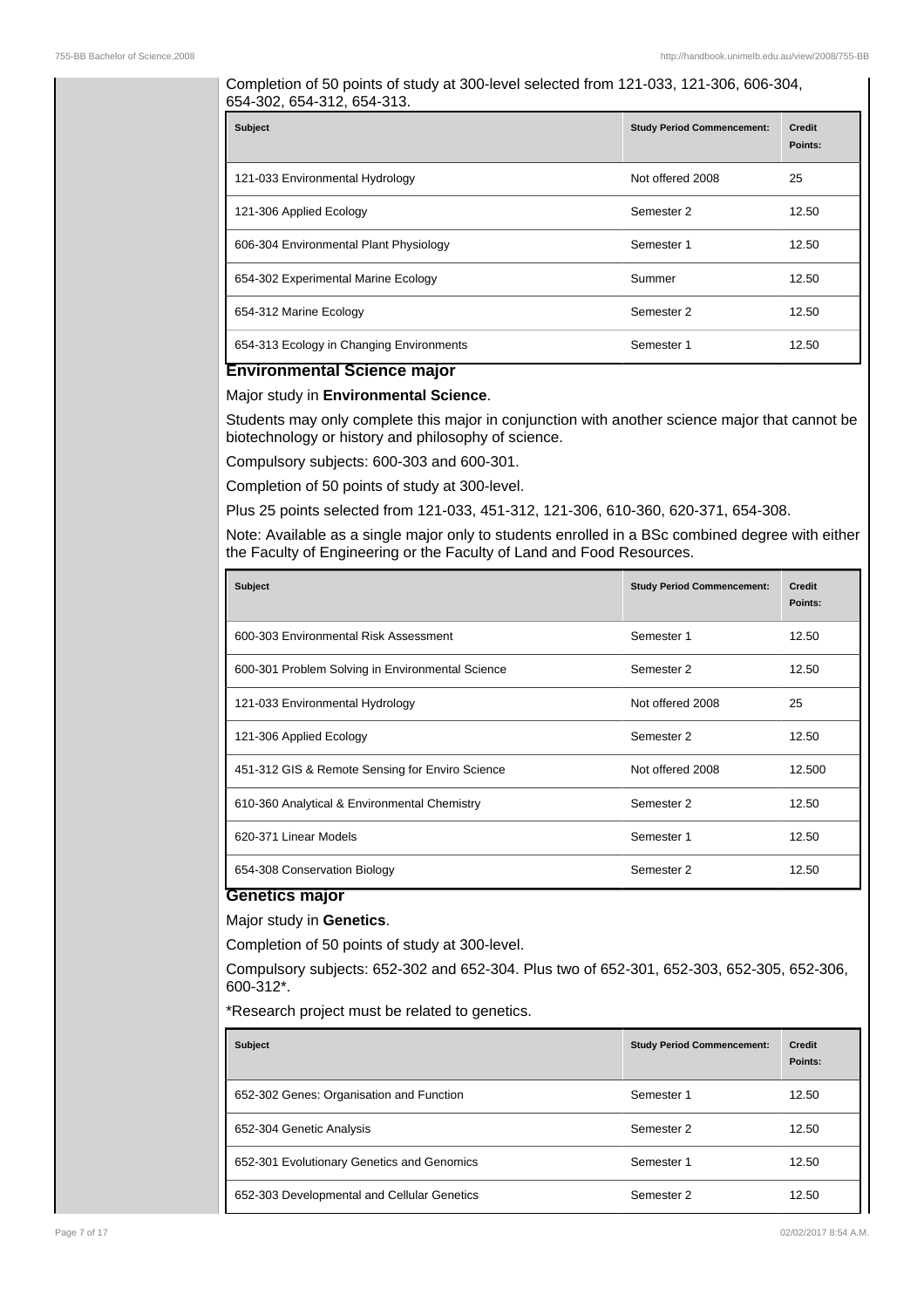| 652-305 Human and Medical Genetics | Semester 2         | 12.50  |
|------------------------------------|--------------------|--------|
| 652-306 Experimental Genetics      |                    | 12.500 |
| 600-312 Research Project B         | Semester 2, Summer | 12.50  |

**Geography major** Major study in **Geography**.

Completion of 50 science points of geography study at 300-level selected from 121-033, 121-071, 121-306, 121-307, 121-310, 121-316, 121-317, 121-320, 671-347, 207-330.

Only geography subjects with science status can be included in this major.

| <b>Subject</b>                                   | <b>Study Period Commencement:</b> | Credit<br>Points: |
|--------------------------------------------------|-----------------------------------|-------------------|
| 121-033 Environmental Hydrology                  | Not offered 2008                  | 25                |
| 121-071 Coastal Geomorphology                    | 1                                 | 12.500            |
| 121-306 Applied Ecology                          | Semester 2                        | 12.50             |
| 121-307 Geographical Thought                     | Semester 1                        | 12.50             |
| 121-310 Fluvial Geomorphology                    | Semester 2                        | 12.50             |
| 121-316 Environmental Change                     | Semester 2                        | 25                |
| 121-317 Africa: Environment, Development, People | Semester 2                        | 12.50             |
| 121-320 China Field Class                        | Semester 2                        | 25                |
| 671-347 Sustainable Development                  | Semester 1                        | 12.50             |
| 207-330 GIS and Remote Sensing                   | Semester 1                        | 12.50             |

# **Geology major**

Major study in **Geology**.

Completion of 50 points of study at 300-level. Compulsory subjects: 625-301, 625-302.

Plus two of 625-303, 625-304, 625-305, 625-307, 625-308, 625-313, 600-311\*, 600-312\*. \*Research project must be related to geology.

| Subject                                        | <b>Study Period Commencement:</b> | Credit<br>Points: |
|------------------------------------------------|-----------------------------------|-------------------|
| 625-301 Structural Geology & Geodynamics       | Semester 1                        | 12.50             |
| 625-302 Sedimentary Geology                    | Semester 2                        | 12.50             |
| 625-303 Geochemistry & Petrogenesis            | Semester 1                        | 12.50             |
| 625-304 Geophysics                             | Semester 2                        | 12.50             |
| 625-305 Economic Geology                       | Semester 2                        | 12.50             |
| 625-307 Hydrogeology                           | Semester 1                        | 12.50             |
| 625-308 Digital Geoscience                     | 1                                 | 12.500            |
| 625-313 Advanced Field Geology                 | Semester 2                        | 12.50             |
| 600-311 Research Project A                     | Semester 1                        | 12.50             |
| 600-312 Research Project B                     | Semester 2, Summer                | 12.50             |
| <b>History and Philosophy of Science major</b> |                                   |                   |

Major study in **History and Philosophy of Science** (HPS).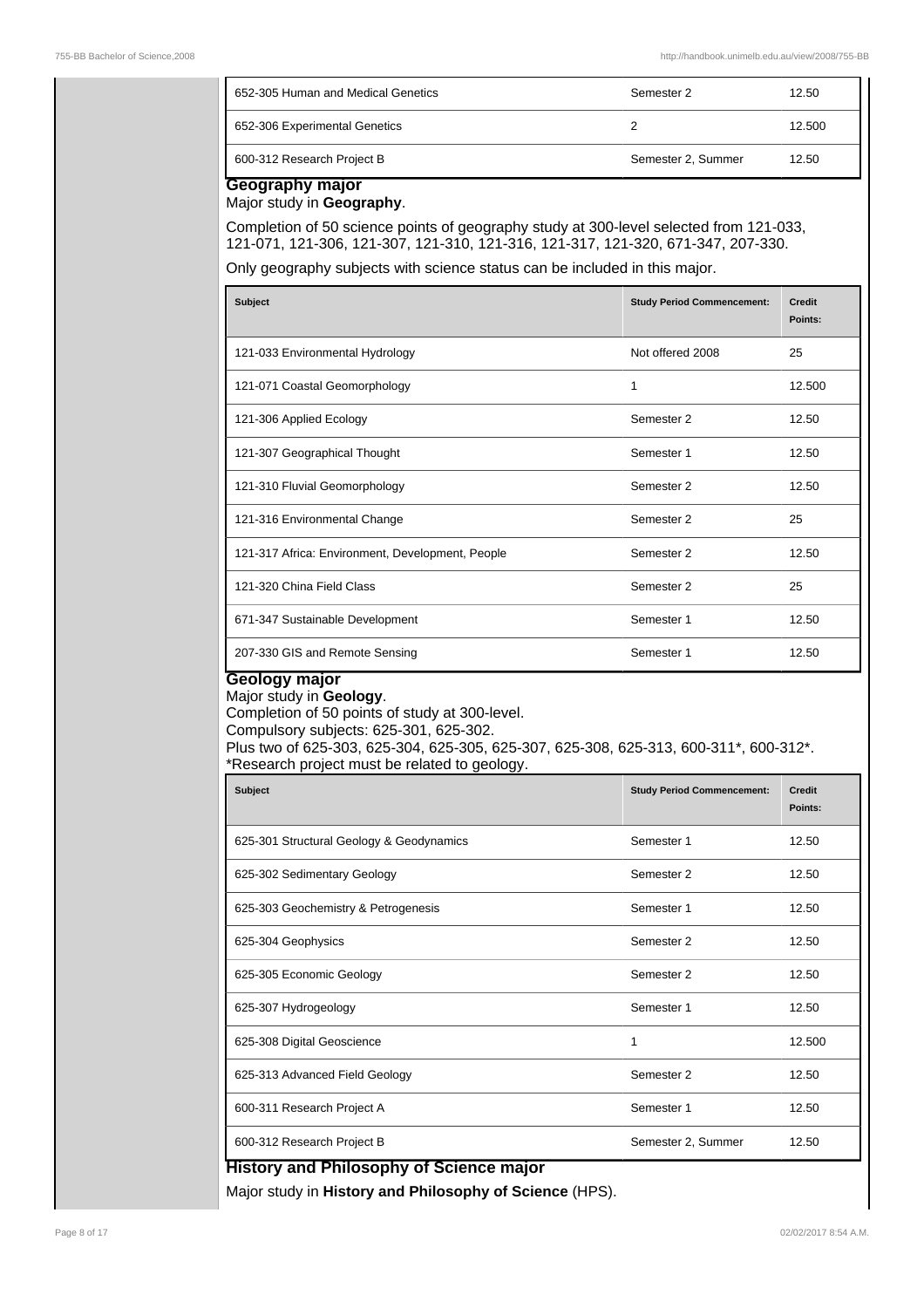Students may only complete this major in conjunction with another science major that cannot be biotechnology or environmental science.

Completion of 50 science points of HPS study at 300-level

Only HPS subjects with science status can be included in this major.

| <b>Subject</b>                                   | <b>Study Period Commencement:</b> | <b>Credit</b><br>Points: |
|--------------------------------------------------|-----------------------------------|--------------------------|
| 136-307 Philosophy of Biology (Science 3)        | Semester 2                        | 12.50                    |
| 136-310 Minds&Madness (Science 3)                | Semester 1                        | 12.50                    |
| 136-333 Science, Reason and Reality (Science 3)  | Semester 1                        | 12.50                    |
| 136-360 God and the Natural Sciences (Science 3) | Semester 2                        | 12.50                    |
| 136-388 Astronomy: The Universe in World History | Semester 1                        | 12.50                    |

# **Immunology major**

Major study in **Immunology**. Completion of 50 points of study at 300-level.

Compulsory subjects: 526-304, 526-305, 526-324, 526-326.

Students unable to obtain a place in 526-326 may complete an alternative 300-level subject taught by the Department of Microbiology and Immunology, with approval of the department.

| <b>Subject</b>                         | <b>Study Period Commencement:</b> | Credit<br>Points: |
|----------------------------------------|-----------------------------------|-------------------|
| 526-304 Principles of Immunology       | Semester 1                        | 12.50             |
| 526-305 Medical and Applied Immunology | Semester 2                        | 12.50             |
| 526-324 Immunological Techniques       | Semester 1                        | 12.50             |
| 526-326 Projects: Immunology           | Semester 2                        | 12.50             |

### **Marine Biology major**

### Major study in **Marine Biology**.

Completion of 50 points of study at 300-level selected from 121-071, 606-302, 610-360, 654-302, 654-306, 654-312, 654-313, 600-311\*, 600-312\*.

Notes.

\*Research project must be related to marine biology

Only one of 600-311 and 600-312 can count towards this major.

Only one of 610-360 and 121-070 can count towards this major.

| <b>Subject</b>                               | <b>Study Period Commencement:</b> | <b>Credit</b><br>Points: |
|----------------------------------------------|-----------------------------------|--------------------------|
| 121-071 Coastal Geomorphology                |                                   | 12.500                   |
| 606-302 Marine Botany                        | Semester 2                        | 12.50                    |
| 610-360 Analytical & Environmental Chemistry | Semester 2                        | 12.50                    |
| 654-302 Experimental Marine Ecology          | Summer                            | 12.50                    |
| 654-306 Marine Zoology                       | Summer                            | 12.50                    |
| 654-312 Marine Ecology                       | Semester 2                        | 12.50                    |
| 654-313 Ecology in Changing Environments     | Semester 1                        | 12.50                    |
| 600-311 Research Project A                   | Semester 1                        | 12.50                    |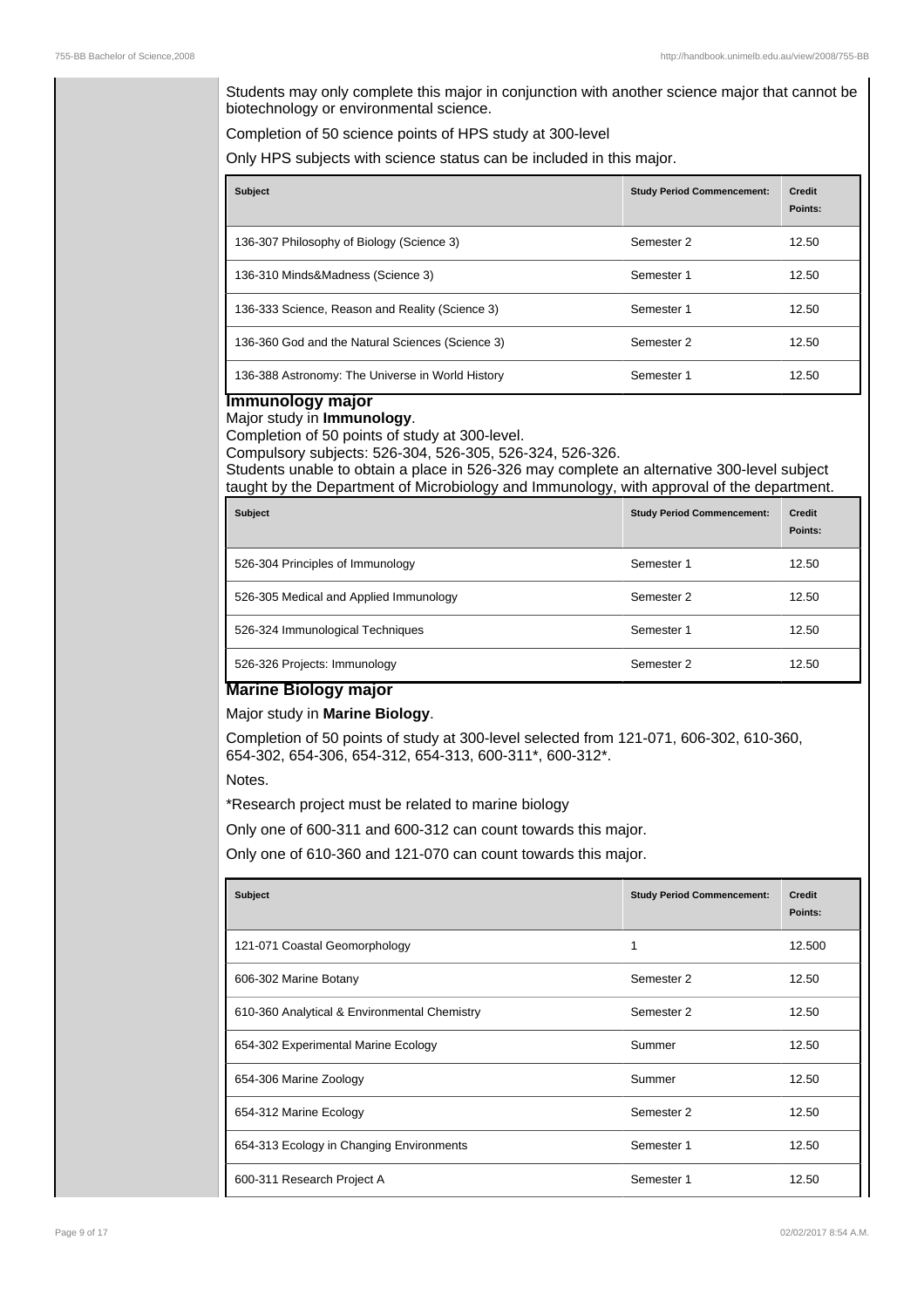| 600-312 Research Project B                                                                                                                                                                                                                                                                                                                                                              | Semester 2, Summer                | 12.50                    |
|-----------------------------------------------------------------------------------------------------------------------------------------------------------------------------------------------------------------------------------------------------------------------------------------------------------------------------------------------------------------------------------------|-----------------------------------|--------------------------|
| <b>Mathematics and Statistics major (Applied Mathematics)</b><br>Major study in Mathematics and Statistics, specializing in Applied Mathematics.<br>Completion of 50 points of study at 300-level.<br>Compulsory subject: 620-331.<br>Plus three of 620-332, 620-342, 620-352, 620-353, 620-381.                                                                                        |                                   |                          |
| Subject                                                                                                                                                                                                                                                                                                                                                                                 | <b>Study Period Commencement:</b> | <b>Credit</b><br>Points: |
| 620-331 Applied Partial Differential Equations                                                                                                                                                                                                                                                                                                                                          | Semester 1                        | 12.50                    |
| 620-332 Integral Transforms & Asymptotics                                                                                                                                                                                                                                                                                                                                               | Semester 2                        | 12.50                    |
| 620-342 Industrial & Applied Mathematics                                                                                                                                                                                                                                                                                                                                                | Semester 2                        | 12.50                    |
| 620-352 Graph Theory                                                                                                                                                                                                                                                                                                                                                                    | Semester 1                        | 12.50                    |
| 620-353 Discrete Mathematics                                                                                                                                                                                                                                                                                                                                                            | Semester 2                        | 12.50                    |
| 620-381 Computational Mathematics                                                                                                                                                                                                                                                                                                                                                       | Semester 1                        | 12.50                    |
| Completion of 50 points of study at 300-level.<br>Three of 620-311, 620-312, 620-321, 620-322.<br>Plus either the fourth of the subjects listed above or one of 620-351, 620-352, 620-353.<br><b>Subject</b>                                                                                                                                                                            | <b>Study Period Commencement:</b> | <b>Credit</b><br>Points: |
| 620-311 Metric Spaces                                                                                                                                                                                                                                                                                                                                                                   | Semester 1                        | 12.50                    |
| 620-312 Linear Analysis                                                                                                                                                                                                                                                                                                                                                                 | Semester 2                        | 12.50                    |
| 620-321 Algebra                                                                                                                                                                                                                                                                                                                                                                         | Semester 1                        | 12.50                    |
| 620-322 Topology                                                                                                                                                                                                                                                                                                                                                                        | Semester 2                        | 12.50                    |
| 620-351 Number Theory                                                                                                                                                                                                                                                                                                                                                                   | Semester 2                        | 12.50                    |
| 620-352 Graph Theory                                                                                                                                                                                                                                                                                                                                                                    | Semester 1                        | 12.50                    |
| 620-353 Discrete Mathematics                                                                                                                                                                                                                                                                                                                                                            | Semester 2                        | 12.50                    |
| <b>Mathematics and Statistics major (Statistics)</b>                                                                                                                                                                                                                                                                                                                                    |                                   |                          |
| Major study in Mathematics and Statistics, specializing in Statistics.<br>Completion of 50 points of study at 300-level.<br>Compulsory subject: 620-371.<br>Plus at least two of 620-301, 620-302, 620-372, 620-374.<br>Plus any other 300-level subject offered by the Department of Mathematics and Statistics (if<br>only two of the above subjects are included).<br><b>Subject</b> | <b>Study Period Commencement:</b> | <b>Credit</b>            |
|                                                                                                                                                                                                                                                                                                                                                                                         |                                   | Points:                  |
|                                                                                                                                                                                                                                                                                                                                                                                         | Semester 1<br>Semester 1          | 12.50<br>12.50           |
|                                                                                                                                                                                                                                                                                                                                                                                         | Semester 2                        | 12.50                    |
| 620-371 Linear Models<br>620-301 Stochastic Modelling<br>620-302 Chance and Options Pricing<br>620-372 Applied Statistical Inference                                                                                                                                                                                                                                                    | Semester 2                        | 12.50                    |

Completion of 50 points of study at 300-level.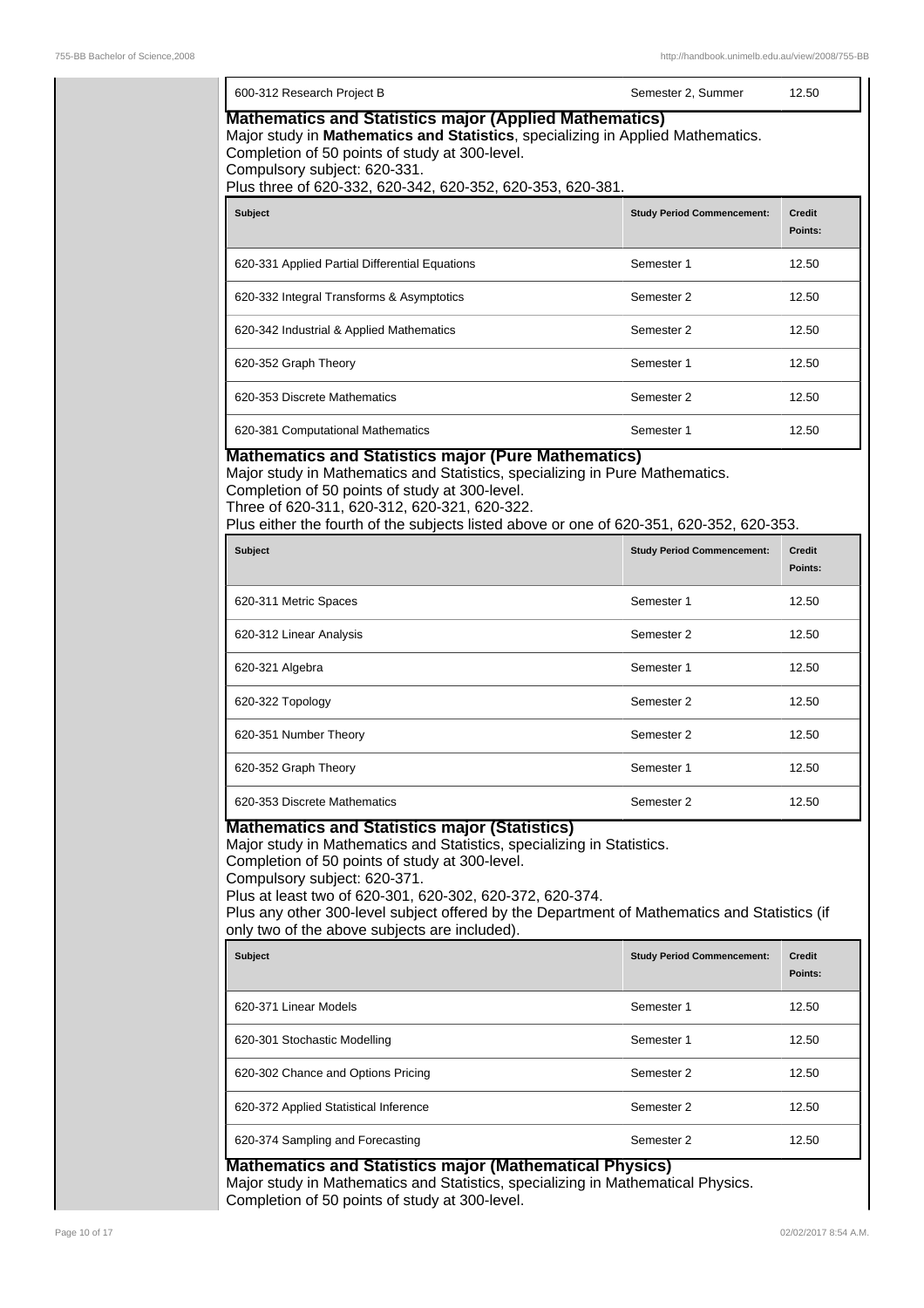### Compulsory subject: 620-331. Plus one of 620-332, 620-342, 620-353. Plus one of 640-321 and 620-341. Plus one of 640-322 and 640-342.

| <b>Subject</b>                                 | <b>Study Period Commencement:</b> | <b>Credit</b><br>Points: |
|------------------------------------------------|-----------------------------------|--------------------------|
| 620-331 Applied Partial Differential Equations | Semester 1                        | 12.50                    |
| 620-332 Integral Transforms & Asymptotics      | Semester 2                        | 12.50                    |
| 620-342 Industrial & Applied Mathematics       | Semester 2                        | 12.50                    |
| 620-353 Discrete Mathematics                   | Semester 2                        | 12.50                    |
| 640-321 Quantum Mechanics (Adv)                | Semester 1                        | 12.50                    |
| 640-341 Quantum Mechanics                      | Semester 1                        | 12.50                    |
| 640-342 Statistical Physics                    | Not offered 2008                  | 12.50                    |

### **Mathematics and Statistics major (Operations Research)**

Major study in Mathematics and Statistics, specializing in Operations Research. Completion of 50 points of study at 300-level.

Compulsory subjects: 620-361 and 620-362.

Plus two other 300-level subjects offered by the Department of Mathematics and Statistics.

| <b>Subject</b>                          | <b>Study Period Commencement:</b> | <b>Credit</b><br>Points: |
|-----------------------------------------|-----------------------------------|--------------------------|
| 620-361 Operations Research: Techniques | Semester 1                        | 12.50                    |
| 620-362 Applied Operations Research     | Semester 2                        | 12.50                    |

### **Mathematics and Statistics major (Financial Mathematics)**

### Major study in Mathematics and Statistics, specializing in Financial Mathematics.

Completion of 50 points of study at 300-level. Compulsory subjects: 620-301, 620-302, 620-381.

Plus one of 620-361, 620-371, 620-374.

| <b>Subject</b>                          | <b>Study Period Commencement:</b> | <b>Credit</b><br>Points: |
|-----------------------------------------|-----------------------------------|--------------------------|
| 620-301 Stochastic Modelling            | Semester 1                        | 12.50                    |
| 620-302 Chance and Options Pricing      | Semester 2                        | 12.50                    |
| 620-381 Computational Mathematics       | Semester 1                        | 12.50                    |
| 620-361 Operations Research: Techniques | Semester 1                        | 12.50                    |
| 620-371 Linear Models                   | Semester 1                        | 12.50                    |
| 620-374 Sampling and Forecasting        | Semester 2                        | 12.50                    |

### **Mathematics and Statistics major (Discrete Mathematics)**

Major study in Mathematics and Statistics, specializing in Discrete Mathematics. Completion of 50 points of study at 300-level.

Compulsory subjects: 620-352 and 650-353.

Plus at least one of 620-351 and 620-381.

Plus another 300-level subject offered by the Department of Mathematics and Statistics (if only one of the above subjects is included).

| <b>Subject</b>               | <b>Study Period Commencement:</b> | <b>Credit</b><br>Points: |
|------------------------------|-----------------------------------|--------------------------|
| 620-352 Graph Theory         | Semester 1                        | 12.50                    |
| 620-353 Discrete Mathematics | Semester 2                        | 12.50                    |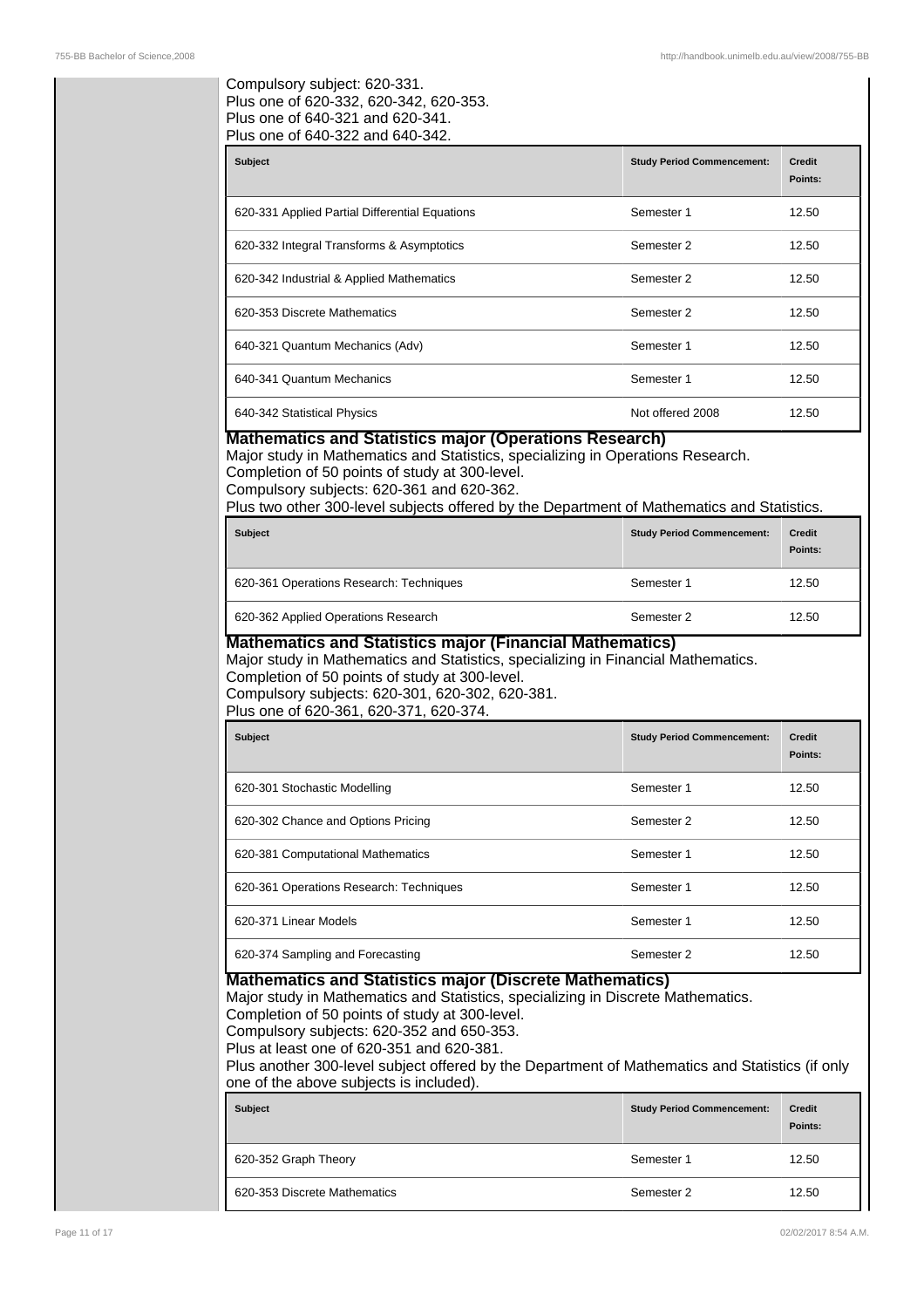| 620-351 Number Theory                                                                                                                                                                                                                                         | Semester 2                        | 12.50                    |
|---------------------------------------------------------------------------------------------------------------------------------------------------------------------------------------------------------------------------------------------------------------|-----------------------------------|--------------------------|
| 620-381 Computational Mathematics                                                                                                                                                                                                                             | Semester 1                        | 12.50                    |
| Microbiology major<br>Major study in Microbiology.<br>Completion of 50 points of study at 300-level.<br>Compulsory subject: 526-321.<br>Plus three of 526-301, 526-302, 526-313, 526-314, 526-327.                                                            |                                   |                          |
|                                                                                                                                                                                                                                                               |                                   |                          |
| <b>Subject</b>                                                                                                                                                                                                                                                | <b>Study Period Commencement:</b> | <b>Credit</b><br>Points: |
| 526-321 Molecular Microbiology Techniques                                                                                                                                                                                                                     | Semester 1                        | 12.50                    |
| 526-301 Microbial Cells and Genomes                                                                                                                                                                                                                           | Semester 2                        | 12.50                    |
| 526-302 Microbial Biotechnology                                                                                                                                                                                                                               | Not Offered                       |                          |
| 526-313 Medical Microbiology: Cellular Pathogens                                                                                                                                                                                                              | Semester 1                        | 12.50                    |
| 526-314 Medical Microbiology: Viruses                                                                                                                                                                                                                         | Semester 2                        | 12.50                    |
| 526-327 Projects: Microbiology<br>Neuroscience major                                                                                                                                                                                                          | Semester 2                        | 12.50                    |
| Compulsory subjects: 516-305 and 536-303.<br>Plus two of 516-306, 516-307*, 521-304, 534-302, 536-302, 654-305.<br>*Research project must be related to neuroscience.<br><b>Subject</b>                                                                       | <b>Study Period Commencement:</b> | <b>Credit</b><br>Points: |
| 516-305 Neuroscience: Systems & Higher Functions                                                                                                                                                                                                              | Semester 2                        | 12.50                    |
| 536-303 The Brain: Neurophysiology of Behaviour                                                                                                                                                                                                               | Semester 1<br>12.50               |                          |
| 516-306 Developmental Neurobiology                                                                                                                                                                                                                            | Semester 1<br>12.50               |                          |
| 516-307 Research Project                                                                                                                                                                                                                                      | Semester 1, Semester 2,<br>Summer | 12.50                    |
| 521-304 Cell Signalling and Neurochemistry                                                                                                                                                                                                                    | Semester 2                        | 12.50                    |
| 534-302 Neuropharmacology                                                                                                                                                                                                                                     | Semester 1                        | 12.50                    |
| 536-302 Molecular Neurophysiology                                                                                                                                                                                                                             | Semester 2                        | 12.50                    |
| 654-305 Experimental Animal Behaviour                                                                                                                                                                                                                         | Semester 1                        | 12.50                    |
| 512-350 Brain, Cognition and Behaviour 3                                                                                                                                                                                                                      | Semester 1                        | 12.50                    |
| 512-330 Human Psychophysiology 3                                                                                                                                                                                                                              | Semester 2                        | 12.50                    |
| 512-335 Advanced Cognition 3                                                                                                                                                                                                                                  | Semester 1                        | 12.50                    |
| Neuroscience major (Behavioural Neuroscience)<br>Major study in Neuroscience, specializing in Behavioural Neuroscience.<br>Completion of 50 points of study at 300-level.<br>Compulsory subjects: 516-305, 536-303, 512-350.<br>Plus one of 512-330, 512-335. |                                   |                          |
| <b>Subject</b>                                                                                                                                                                                                                                                | <b>Study Period Commencement:</b> | <b>Credit</b><br>Points: |
| 516-305 Neuroscience: Systems & Higher Functions                                                                                                                                                                                                              | Semester 2                        | 12.50                    |
| 536-303 The Brain: Neurophysiology of Behaviour                                                                                                                                                                                                               | Semester 1                        | 12.50                    |
|                                                                                                                                                                                                                                                               |                                   |                          |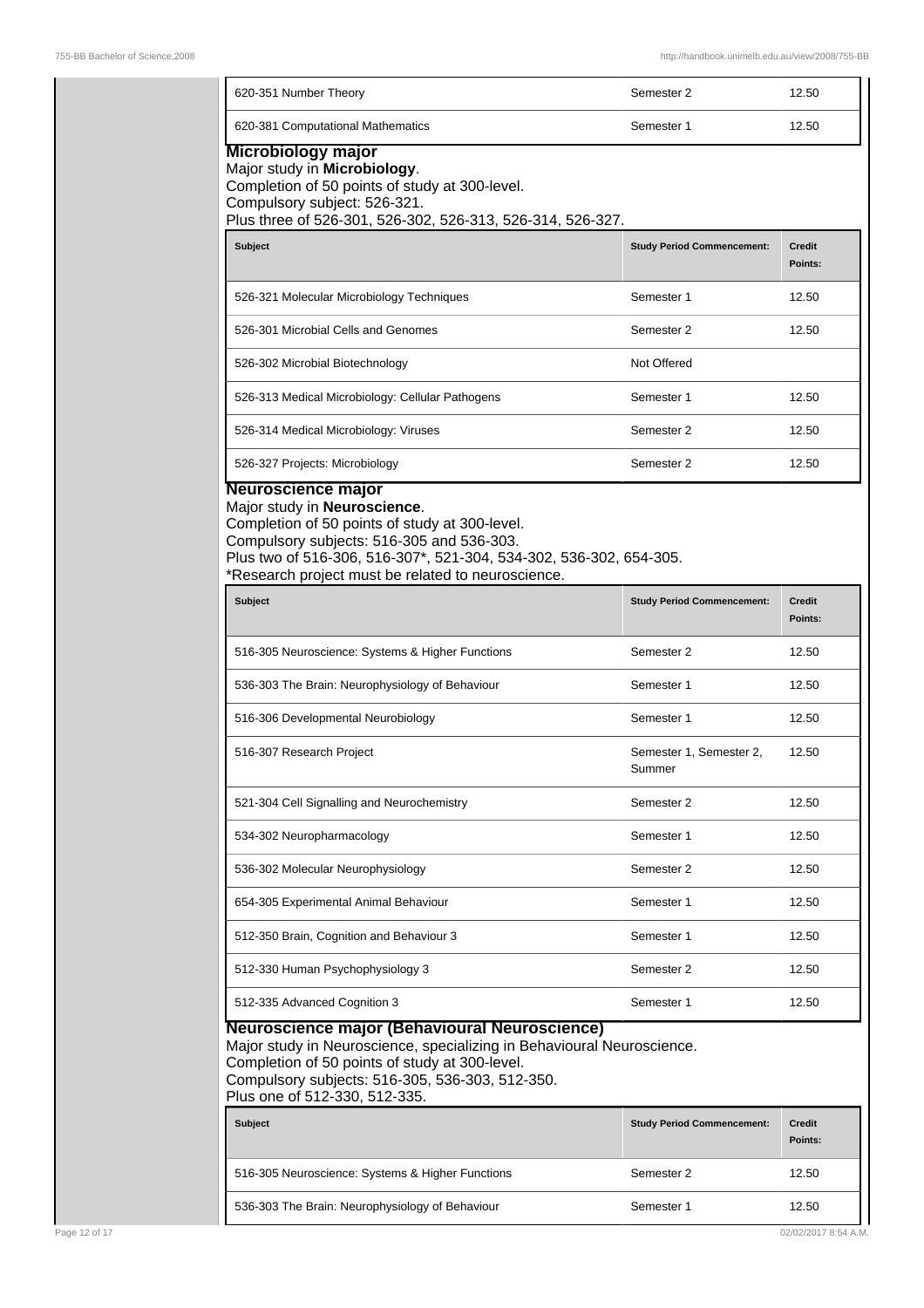| 512-350 Brain, Cognition and Behaviour 3                                                                                                                                                                                                                      | Semester 1                        | 12.50                    |
|---------------------------------------------------------------------------------------------------------------------------------------------------------------------------------------------------------------------------------------------------------------|-----------------------------------|--------------------------|
| 512-330 Human Psychophysiology 3                                                                                                                                                                                                                              | Semester 2                        | 12.50                    |
| 512-335 Advanced Cognition 3                                                                                                                                                                                                                                  | Semester 1                        | 12.50                    |
| Pathology major<br>Major study in Pathology.<br>Completion of 50 points of study at 300-level.<br>Compulsory subjects: 531-301, 531-302, 531-303, 531-304.                                                                                                    |                                   |                          |
| <b>Subject</b>                                                                                                                                                                                                                                                | <b>Study Period Commencement:</b> | <b>Credit</b><br>Points: |
| 531-301 Cellular Basis of Disease                                                                                                                                                                                                                             | Semester 1                        | 12.50                    |
| 531-302 Techniques for Investigation of Disease                                                                                                                                                                                                               | Semester 1                        | 12.50                    |
| 531-303 Molecular/Genetic Basis of Disease-Lect                                                                                                                                                                                                               | Semester 2                        | 12.50                    |
| 531-304 Molecular/Genetic Basis of Disease-Prac                                                                                                                                                                                                               | Semester 2                        | 12.50                    |
| Plus 25 points selected from 534-304, 534-305, 534-306, 516-307.<br>*Research project must be related to pharmacology.<br><b>Subject</b>                                                                                                                      | <b>Study Period Commencement:</b> | <b>Credit</b><br>Points: |
| 534-301 Cellular and Molecular Pharmacology                                                                                                                                                                                                                   | Semester 1                        | 25                       |
| 534-304 Pharmacology of Therapeutic Substances                                                                                                                                                                                                                | Semester 2                        | 25                       |
| 534-302 Neuropharmacology                                                                                                                                                                                                                                     | Semester 1                        | 12.50                    |
| 534-305 Toxicology                                                                                                                                                                                                                                            | Semester 2                        | 12.50                    |
| 534-306 Drug Discovery                                                                                                                                                                                                                                        | Semester 2                        | 12.50                    |
| 534-311 Drug Development Techniques                                                                                                                                                                                                                           | Not offered 2008                  | 12.500                   |
| 516-307 Research Project                                                                                                                                                                                                                                      | Semester 1, Semester 2,<br>Summer | 12.50                    |
| <b>Physics major</b><br>Major study in Physics.<br>Completion of 50 points of study at 300-level.<br>Compulsory subject: either 640-321 or 640-341.<br>Plus one of 640-393, 640-394, 640-364.<br>Plus two other 300-level physics subjects.<br><b>Subject</b> | <b>Study Period Commencement:</b> | Credit<br>Points:        |
| 640-321 Quantum Mechanics (Adv)                                                                                                                                                                                                                               | Semester 1                        | 12.50                    |
|                                                                                                                                                                                                                                                               |                                   | 12.50                    |
| 640-341 Quantum Mechanics                                                                                                                                                                                                                                     | Semester 1                        |                          |
| 640-393 Laboratory Work A                                                                                                                                                                                                                                     | Semester 1, Semester 2            | 12.50                    |
| 640-394 Laboratory Work B                                                                                                                                                                                                                                     | Semester 1, Semester 2            | 12.50                    |

Completion of 50 points of study at 300-level.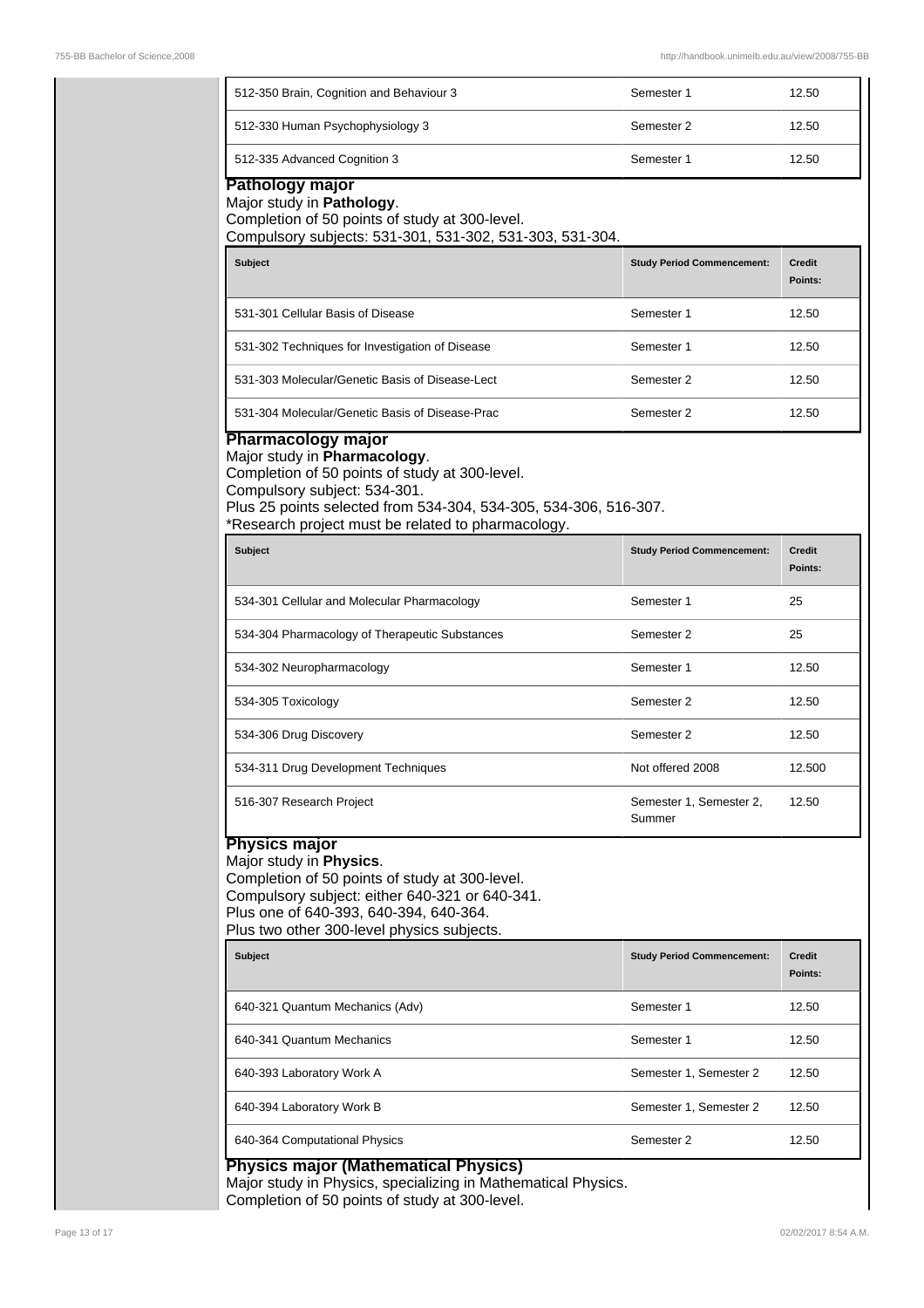### Compulsory subject: 620-331. Plus one of 620-332, 620-342, 620-353. Plus one of 640-321 and 620-341. Plus one of 640-322 and 640-342.

| <b>Subject</b>                                 | <b>Study Period Commencement:</b> | <b>Credit</b><br>Points: |
|------------------------------------------------|-----------------------------------|--------------------------|
| 620-331 Applied Partial Differential Equations | Semester 1                        | 12.50                    |
| 620-332 Integral Transforms & Asymptotics      | Semester 2                        | 12.50                    |
| 620-342 Industrial & Applied Mathematics       | Semester 2                        | 12.50                    |
| 620-353 Discrete Mathematics                   | Semester 2                        | 12.50                    |
| 640-321 Quantum Mechanics (Adv)                | Semester 1                        | 12.50                    |
| 640-341 Quantum Mechanics                      | Semester 1                        | 12.50                    |
| 640-342 Statistical Physics                    | Not offered 2008                  | 12.50                    |

### **Physiology major** Major study in **Physiology**.

Completion of 50 points of study at 300-level selected from 536-301, 536-302, 536-303, 536-304, 536-308, 536-311, 516-307\*.

\*Research project must be related to physiology.

| <b>Subject</b>                                  | <b>Study Period Commencement:</b> | <b>Credit</b><br>Points: |
|-------------------------------------------------|-----------------------------------|--------------------------|
| 536-301 Cardiovascular Health: Genes & Hormones | Semester 1                        | 12.50                    |
| 536-302 Molecular Neurophysiology               | Semester 2                        | 12.50                    |
| 536-303 The Brain: Neurophysiology of Behaviour | Semester 1                        | 12.50                    |
| 536-304 Advanced Experimental Physiology        | Semester 2                        | 12.50                    |
| 536-308 Physiology of Muscle & Exercise         | Semester 1                        | 12.50                    |
| 536-311 Molecular/Cellular Basis of Physiology  | Semester 2                        | 12.50                    |
| 516-307 Research Project                        | Semester 1, Semester 2,<br>Summer | 12.50                    |

# **Psychology major**

### Major study in **Psychology**.

A major study in psychology, accredited by the Australian Psychological Society, consists of nine compulsory subjects and at least one elective subject (a minimum of 125 credit points). Compulsory subjects

Level 1: 512-120, 512-121.

Level 2: 512-220, 512-221, 512-222, 512-223, 512-224.

Level 3: 512-320, 512-324. Electives at Level 3: 512-322, 512-330, 512-335, 512-345, 512-350, 512-360, 512-370, 512-380.

Students undertaking a major in Mathematics and Statistics may complete 620-371 Linear Models instead of 512-320.

Although the major study in psychology only requires 37.5 points at 300-level, undergrduate science students must complete 50 points of 300-level science subjects to satisfy their degree requirements.

| <b>Subject</b>                                | <b>Study Period Commencement:</b> | <b>Credit</b><br>Points: |
|-----------------------------------------------|-----------------------------------|--------------------------|
| 512-220 Quantitative Methods for Psychology 2 | Semester 1                        | 12.50                    |
| 512-221 Developmental Psychology 2            | Not offered 2008                  | 12.50                    |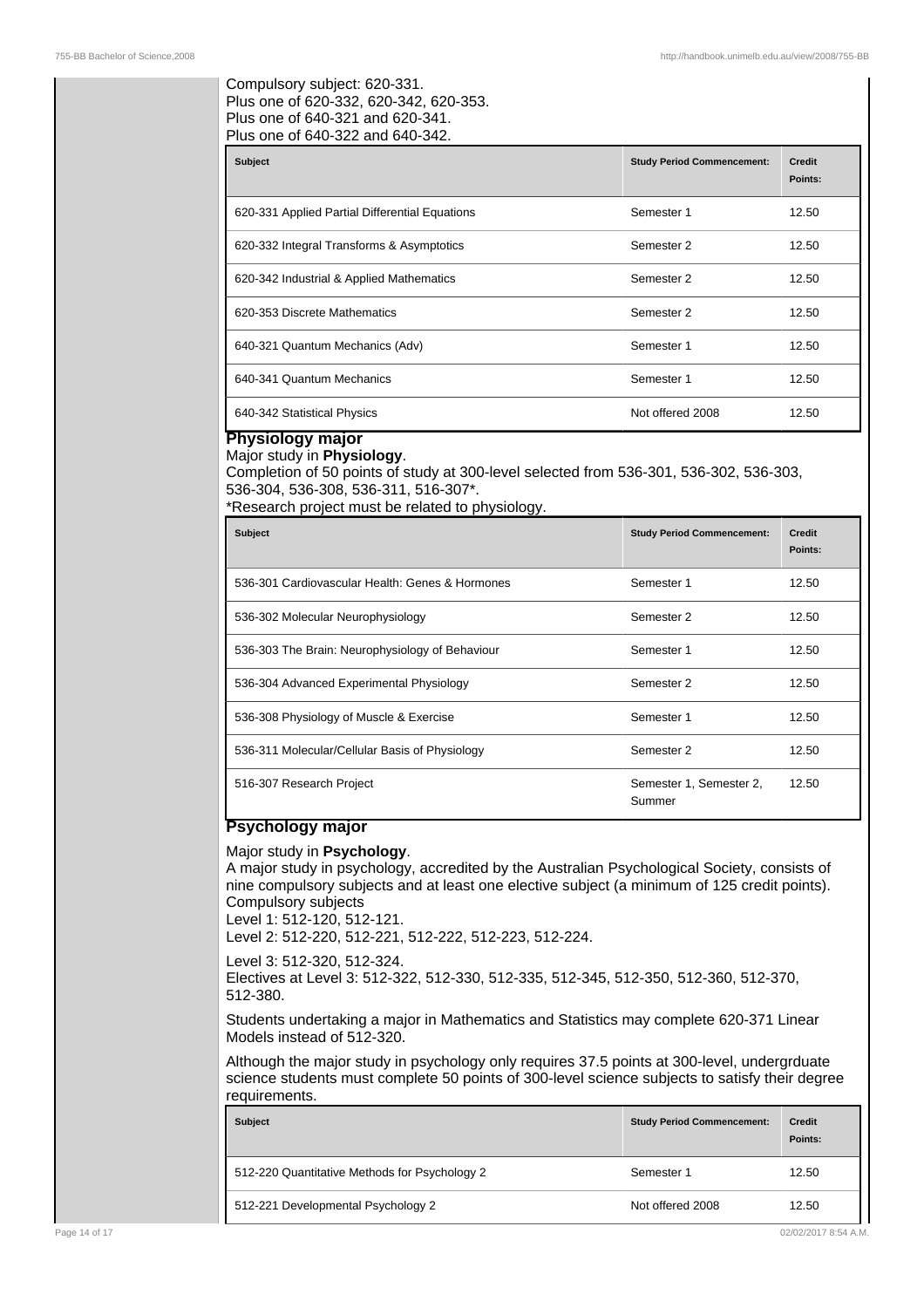| 512-222 Behavioural Neuroscience 2              | Not offered 2008       | 12.50  |
|-------------------------------------------------|------------------------|--------|
| 512-223 Personality and Social Psychology 2     | Not offered 2008       | 12.50  |
| 512-224 Cognitive Psychology 2                  | Not offered 2008       | 12.50  |
| 512-320 Research Methods 3                      | Semester 1, Semester 2 | 12.50  |
| 512-324 Intro. to Psychological Disorders 3     | Semester 1             | 12.50  |
| 512-322 Industrial/Organisational Psychology 3  | Semester 2             | 12.50  |
| 512-330 Human Psychophysiology 3                | Semester 2             | 12.50  |
| 512-335 Advanced Cognition 3                    | Semester 1             | 12.50  |
| 512-345 Environmental Psychology 3              | 2                      | 12.500 |
| 512-350 Brain, Cognition and Behaviour 3        | Semester 1             | 12.50  |
| 512-360 Personality and Social Psychology 3     | Semester 2             | 12.50  |
| 512-370 Cognitive and Neuropsych. Development 3 | Semester 2             | 12.50  |
| 512-380 Personal and Social Development 3       | Semester 1             | 12.50  |

# **Reproduction and Development major**

Major study in **Reproduction and Development**.

Completion of 50 points of study at 300-level.

Compulsory subjects: 654-304 and 516-302.

Plus two of 606-309, 652-303, 516-306, 521-304, 654-307, 654-309, 516-307\*, 600-311\*, 600-312\*.

\*Research project must be related to reproduction and development.

Students may only include one of 516-307, 600-311 and 600-312 towards this major.

| <b>Subject</b>                               | <b>Study Period Commencement:</b> | Credit<br>Points: |
|----------------------------------------------|-----------------------------------|-------------------|
| 654-304 Reproduction                         | Semester 2                        | 12.50             |
| 516-302 Developmental Biology                | Semester 2                        | 12.50             |
| 606-309 Frontiers of Cell Biology            | Semester 1                        | 12.50             |
| 652-303 Developmental and Cellular Genetics  | Semester 2                        | 12.50             |
| 516-306 Developmental Neurobiology           | Semester 1                        | 12.50             |
| 521-304 Cell Signalling and Neurochemistry   | Semester 2                        | 12.50             |
| 654-307 Evolution and the Human Condition    | Semester 1                        | 12.50             |
| 654-309 Field Biology of Australian Wildlife | Semester 2                        | 12.50             |
| 516-307 Research Project                     | Semester 1, Semester 2,<br>Summer | 12.50             |
| 600-311 Research Project A                   | Semester 1                        | 12.50             |
| 600-312 Research Project B                   | Semester 2, Summer                | 12.50             |

# **Vision Science major**

### Major study in **Vision Science**.

Completion of 50 points of study at 300-level selected from 655-321, 655-328, 655-341, 655-351, 600-311\*, 600-312\*.

\*Research project must be related to vision science.

Students may only include one of 600-311 and 600-312 towards this major.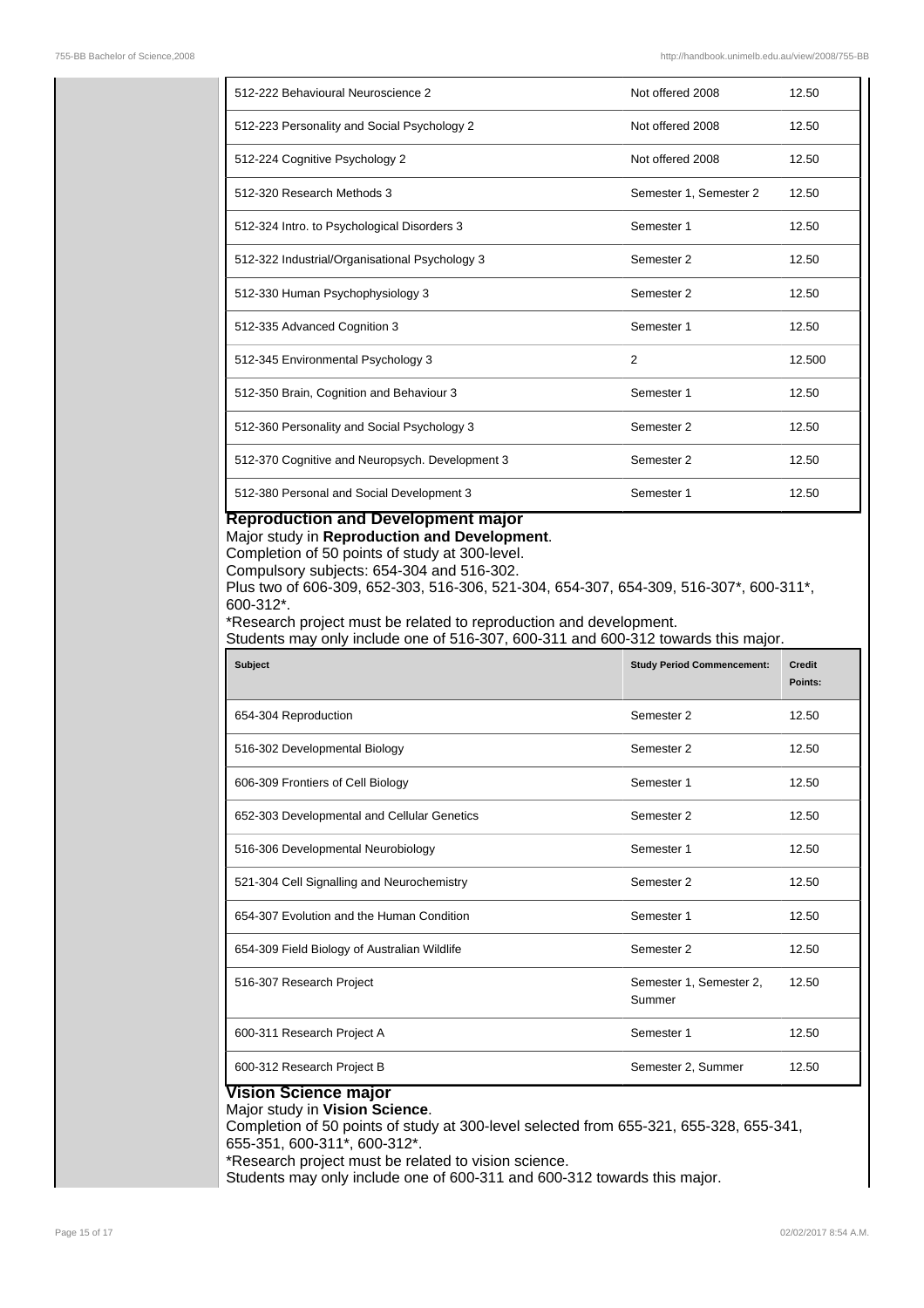| <b>Subject</b>                           | <b>Study Period Commencement:</b> | <b>Credit</b><br>Points: |
|------------------------------------------|-----------------------------------|--------------------------|
| 655-321 Practical Problems in Vision     | Semester 2                        | 12.50                    |
| 655-328 Neural Basis of Vision           | Semester 1                        | 12.50                    |
| 655-341 Ocular Histopathology            | Semester 1                        | 12.50                    |
| 655-351 Ophthalmic Lenses and Dispensing | Semester 2                        | 12.50                    |
| 600-311 Research Project A               | Semester 1                        | 12.50                    |
| 600-312 Research Project B               | Semester 2, Summer                | 12.50                    |

### **Zoology major**

#### Major study in **Zoology**.

Completion of 50 points of study at 300-level.

Compulsory: 25 points selected from one of the following subject pairs:

- # 654-302 and 654-312
- # 654-304 and 516-302
- # 654-305 and 654-315
- # 654-309 and 654-313

Plus 25 points selected from any of the above subjects and/or 654-306, 654-307, 654-308.

|                                                   | <b>Subject</b>                                                                                                                                                                                                                                                                                                                                                                                                                           | <b>Study Period Commencement:</b> | <b>Credit</b><br>Points: |
|---------------------------------------------------|------------------------------------------------------------------------------------------------------------------------------------------------------------------------------------------------------------------------------------------------------------------------------------------------------------------------------------------------------------------------------------------------------------------------------------------|-----------------------------------|--------------------------|
|                                                   | 654-302 Experimental Marine Ecology                                                                                                                                                                                                                                                                                                                                                                                                      | Summer                            | 12.50                    |
|                                                   | 654-312 Marine Ecology                                                                                                                                                                                                                                                                                                                                                                                                                   | Semester 2                        | 12.50                    |
|                                                   | 654-304 Reproduction                                                                                                                                                                                                                                                                                                                                                                                                                     | Semester 2                        | 12.50                    |
|                                                   | 516-302 Developmental Biology                                                                                                                                                                                                                                                                                                                                                                                                            | Semester 2                        | 12.50                    |
|                                                   | 654-305 Experimental Animal Behaviour                                                                                                                                                                                                                                                                                                                                                                                                    | Semester 1                        | 12.50                    |
|                                                   | 654-315 Animal Behaviour                                                                                                                                                                                                                                                                                                                                                                                                                 | Semester 1                        | 12.50                    |
|                                                   | 654-309 Field Biology of Australian Wildlife                                                                                                                                                                                                                                                                                                                                                                                             | Semester 2                        | 12.50                    |
|                                                   | 654-313 Ecology in Changing Environments                                                                                                                                                                                                                                                                                                                                                                                                 | Semester 1                        | 12.50                    |
|                                                   | 654-306 Marine Zoology                                                                                                                                                                                                                                                                                                                                                                                                                   | Summer                            | 12.50                    |
|                                                   | 654-307 Evolution and the Human Condition                                                                                                                                                                                                                                                                                                                                                                                                | Semester 1                        | 12.50                    |
|                                                   | 654-308 Conservation Biology                                                                                                                                                                                                                                                                                                                                                                                                             | Semester 2                        | 12.50                    |
| <b>Entry Requirements:</b>                        | There is no first year intake into this course in 2008.<br>For enquiries about admission requirements for later year entry into this program, please<br>contact the Faculty of Science office.                                                                                                                                                                                                                                           |                                   |                          |
| <b>Core Participation</b><br><b>Requirements:</b> | It is University policy to take all reasonable steps to minimise the impact of disability upon<br>academic study and reasonable steps will be made to enhance a student's participation in the<br>University's programs. Students who feel their disability may impact upon their active and safe<br>participation in a subject are encouraged to discuss this with the relevant subject coordinator<br>and the Disability Liaison Unit. |                                   |                          |
| <b>Further Study:</b>                             | Further study into an Honours program is an option available for graduates of the Bachelor of<br>Science through the Bachelor of Science (Degree with Honours) course.                                                                                                                                                                                                                                                                   |                                   |                          |
| <b>Graduate Attributes:</b>                       | In science at the University of Melbourne we expect to educate our students in the fundamental                                                                                                                                                                                                                                                                                                                                           |                                   |                          |

skill of transforming information into knowledge. This outcome is fully consistent with the